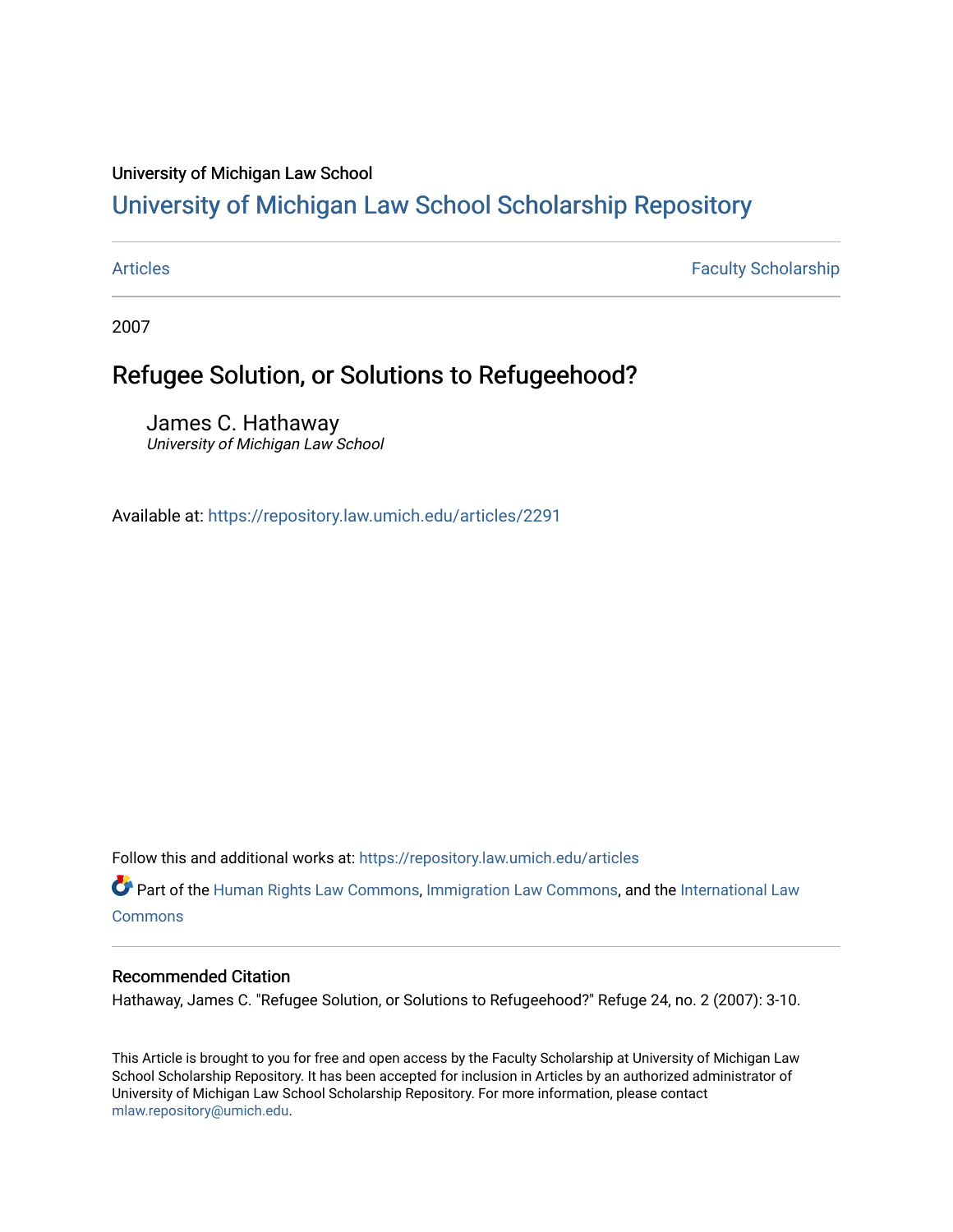*This is the text of a lecture delivered by James C. Hathaway in London in October 2006 to mark the twenty-fifth anniversary of the founding of Jesuit Refugee Service. The lecture was sponsored jointly by the Centre for the Study of Human Rights, London School of Economics; the Heythrop Institute for Religion, Ethics, and Public Life; and Jesuit Refugee Service (UK).*

# Refugee Solutions, or Solutions to Refugeehood?

### James C. Hathaway

Writing in the *International Journal of Law and Psychiatry*, Fleur Johns recently indicted international refugee law – the ostensible source of refugee rights and solutions – as being instead "a producer of... pathology." She writes:

The Refugee Convention classifies refugees as "problem[s]" and "cause[s] of tension" and works towards resolving these "problem[s]" and "tension[s].".. Yet where... lies the "problem" to be cured by recourse to international refugee law and lawyers? Does it reside in the wars, famines and political conflicts that... drive people from their countries of nationality? Does it reside in the trauma of border-transgressions to which refugees are subject...? Does it reside in the callousness of governments and judges, or the xenophobia of the constituencies that support them? [Or] [d]oes it rest as much... with international refugee law's tendency to insist upon the normality of stable and enduring national attachments; [and] its innate preference for limited, fear-laden divergences therefrom?<sup>1</sup>

There is an urgent need, Dr. Johns contends, for "... international refugee lawyers... [to] take a moment to question the pre-eminence of the therapeutic mode in their professional work and its role in sustaining a prescriptive normality that tends to diagnose the refugee as flawed and requiring correction..."2 She concludes,

Might our instruments and strategies of cure be tainted by the very drives against which we supposedly labor in the international refugee law field? Might insistence that international refugee law has or should have therapeutic, corrective effects comprise part of the problem towards which it ostensibly directs those curative efforts?<sup>3</sup>

My first instinct was to contest Dr. Johns's charge. As part of international law, created and managed by states, the refugee law regime of necessity achieves humanitarian good in the margins of a more fundamental commitment to

preserve state interests. This is not only a description of the ground reality, but may in fact be a source of strength: refugee law persists in large measure *because* governments have a self-interest in its retention. And more specifically, is it really such a bad thing, in a world in which sovereign power still matters, to commit ourselves to enabling refugees – that is, persons disfranchised from their own state – somehow to secure either a new national attachment, or be restored to that with their country of origin? In practical terms, is that not a critical means of restoring dignity and self-determination?

Yet as I reflected more on Dr. Johns's argument, I recognized that much of her charge is sound if directed not at international refugee law as authentically conceived, but rather at the *distortion* of refugee law that has emerged from recent interstate and, in particular, agency reinterpretations of refugee law.

The argument I wish to make is that a legal regime which is in truth fundamentally oriented to the promotion of *autonomy* of refugees *has* been "pathologized" to focus instead on finding cures to refugeehood. A regime which was *actually* established to guarantee refugees lives in dignity until and unless either the cause of their flight is firmly eradicated or *the refugee himself or herself* chooses to pursue some alternative solution to their disfranchisement has now become a regime which labours nearly single-mindedly to design and implement top-down solutions which "fix the refugee problem."

In short, we increasingly see a regime oriented not to the facilitation of "refugee solutions," but instead to the implementation of "solutions to refugeehood."

### *The Fallacy of "Solutions"*

To begin, I wish to be clear that I am not opposed to the notion of "solutions" as such. Solutions, at least for those who want them, are of course good things. But refugee protection, despite much rhetoric from the United Nations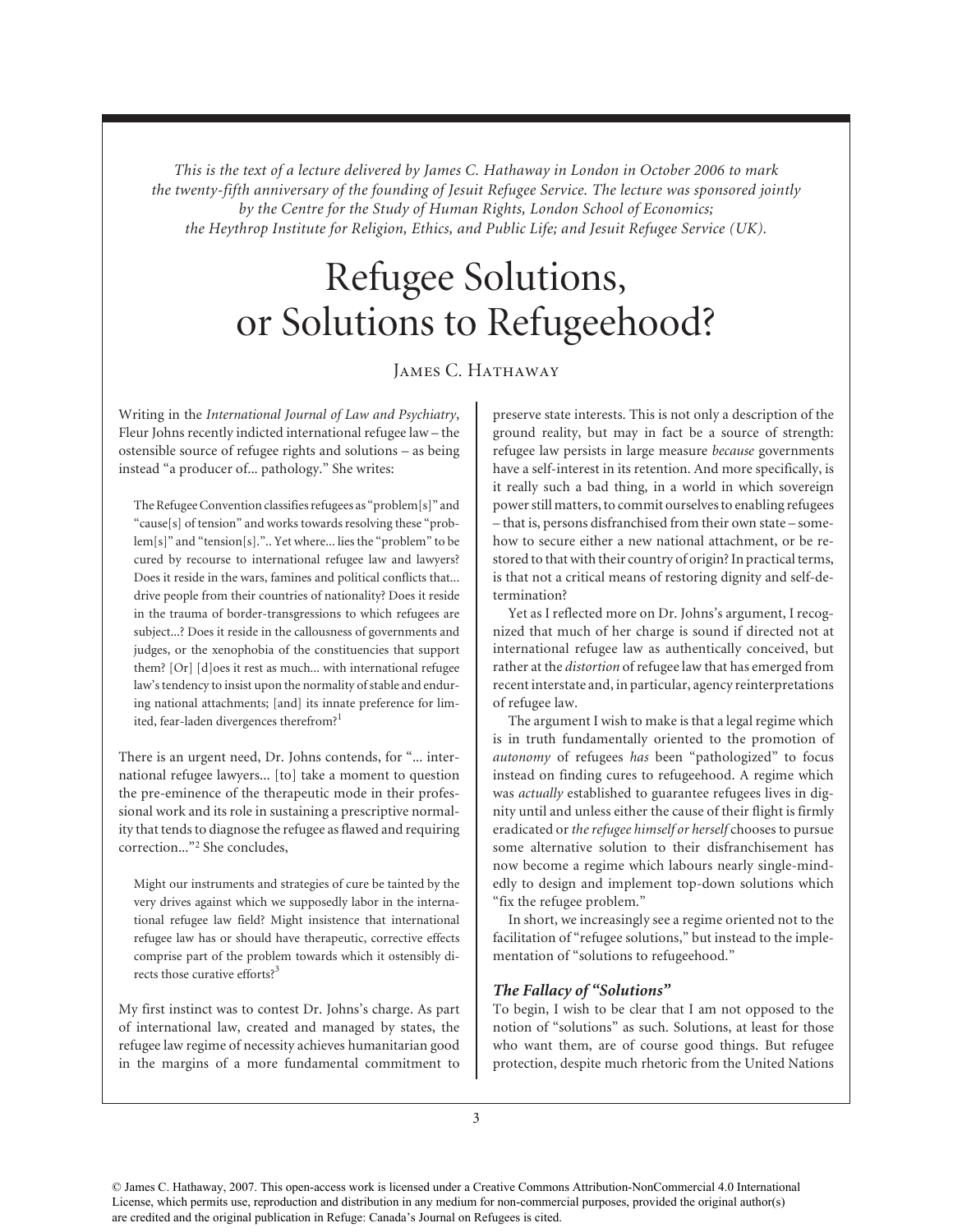High Commissioner for Refugees (UNHCR) since the mid-1990s to the contrary, $4$  is not primarily about looking for solutions. Refugee protection is instead fundamentally oriented to creating conditions of independence and dignity which enable *refugees themselves* to decide how *they* wish to cope with their predicaments. It is about ensuring autonomy, not about the pursuit of externally conceived "fixes."

Increasingly, though, there is impatience with the duty simply to honour the rights of persons who are Convention refugees. The focus of much contemporary discourse is instead on the importance of defining and pursuing socalled "durable solutions" to refugee flight.<sup>5</sup> The main goal of a refugee protection regime oriented towards "durable solutions" is effectively to find a way to bring refugee status to an end – whether by means of return to the country of origin, resettlement elsewhere, or naturalization in the host country.

Indeed, those who focus on achieving durable solutions increasingly regard respect for refugee rights as little more than a "second best" option, to be pursued only until a durable solution can be implemented. UNHCR's Executive Committee, for example, has endorsed a conclusion "[r]ecognizing the need for Governments, UNHCR and the international community to continue to respond to the asylum and assistance needs of refugees *until durable solutions are found* [emphasis added]."6 This position is in line with the view once expressed by a senior official of the UNHCR that

protection should be seen as a temporary holding arrangement between the departure and return to the original community, or as a bridge between one community and another. Legal protection is the formal structure of that temporary holding arrangement or bridge.<sup>7</sup>

Despite the technical accuracy of the view that protection is a duty which inheres only for the duration of risk, that duty may be inadvertently degraded by referring to it as simply an "arrangement or bridge" rather than as a legitimate alternative to the pursuit of a "durable solution" to refugee status. This very simple notion – that the recognition and honouring of refugee rights is itself a fully respectable, indeed often quite a desirable response to involuntary migration – can too easily be eclipsed by the rush to locate and implement so-called "durable solutions."8

In contrast to this emphasis on the pursuit of durable solutions, the Refugee Convention gives priority to allowing refugees to make their own decisions about how best to respond to their predicament. As a non-governmental commentator astutely observed, one of the strengths of the refugee rights regime is that it eschews "the false notion of

'durable solutions' to refugee problems, especially as refugees [may] have no idea as to how long they are likely to stay in a particular country."9 Rather than propelling refugees towards some means of ending their stay abroad, the Refugee Convention emphasizes the right of refugees to take the time they need to decide when and if they wish to pursue a durable solution.

In some cases, refugees will choose not to pursue any solution right away, but will prefer simply to establish a reasonably normal life in the state party where they sought protection. This is a valid alternative, which may not lawfully be interfered with by either governments or international agencies. Because refugee rights inhere as the result of the individual's predicament and consequent status – rather than as a result of any formal process of status adjudication – they provide refugees with a critical, selfexecuting arsenal of entitlements which may be invoked in any of the state parties to the Refugee Convention. They afford refugees a real measure of autonomy and security to devise the solutions which they judge most suited to their own circumstances and ambitions, and to vary those decisions over time.

Yet when the focus is on the pursuit of "solutions" rather than on respect for refugee rights as such, the drive is fundamentally to re-establish systemic homeostasis, which means that any conflicting priorities of refugees themselves are secondary, if relevant at all.

Nowhere can this risk be seen more clearly than in the context of the so-called "voluntary repatriation" framework.

### *"Voluntary Repatriation"*

As we all know, there is strong support for regarding repatriation as the best solution to refugeehood. UNHCR's Executive Committee, for example, has "not[ed] that [while] voluntary repatriation, local integration and resettlement are the traditional durable solutions for refugees, . . . voluntary repatriation is *the preferred solution*, when feasible [emphasis added]."10 As the language of the Executive Committee makes clear, support is not normally expressed for "repatriation" as a solution to refugeehood, but rather for "voluntary repatriation."11 Which sounds nice, right? Wrong.

On closer examination, the routine use of this "voluntary repatriation" terminology can be seen to be problematic. While anchored in the language of the UNHCR Statute,<sup>12</sup> and hence logically taken into account in determining what sorts of role *the agency* can take on,<sup>13</sup> the rights of state parties to the Refugee Convention are quite differently conceived.14 The Convention allows governments to bring refugee status to an end only when there has been either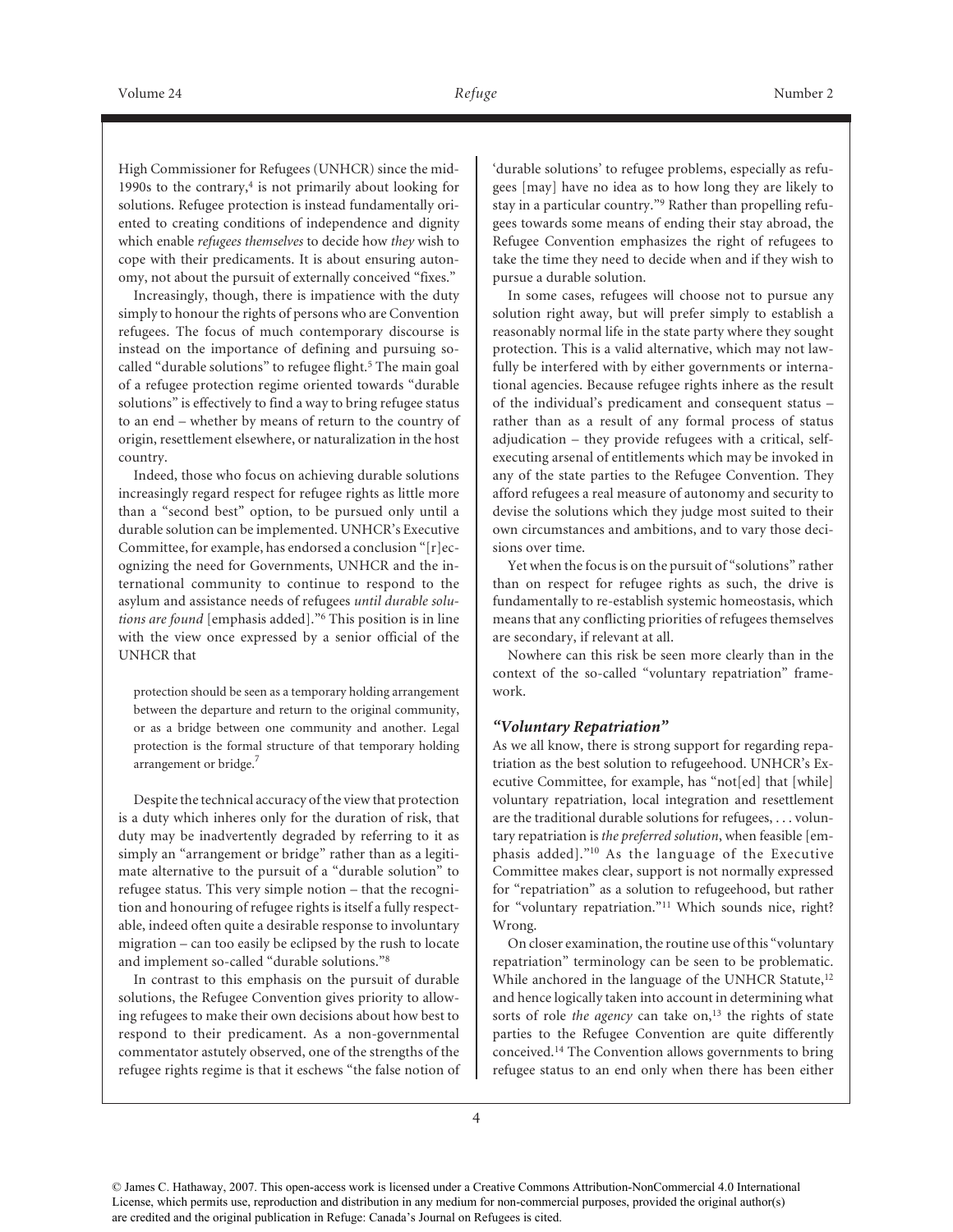"voluntary re-establishment" (not repatriation) or when there has been a "fundamental change of circumstances" in the country of origin which justifies the cessation of refugee status (not when UNHCR decides that the moment is right to promote "voluntary repatriation").

To be clear, there are only two relevant, Conventionbased means of bringing refugee status to an end.

On the one hand, it may be the case that a person who is a refugee – that is, who continues to be objectively at risk of being persecuted – nonetheless decides to go back to the country where that risk exists. In so doing, the refugee is simply exercising the right of every person to return to his or her own country.15 Refugee status may come to an end if – but only if – the voluntary return amounts to re-establishment in the country of origin.16 Re-establishment is not the same as return or repatriation. Simply put, the refugee who *returns* only loses his or her refugee status once a durable, ongoing presence in the home country is established. Up to that point, she remains a refugee and is legally entitled to go back to the asylum country and to resume refugee protection there if things do not work out as hoped in the country of origin.17

The alternative solution to refugeehood allows the government of a state party to terminate refugee status and require the return of a former refugee to his or her country of origin where there has been a "fundamental change of circumstances"18 that is significant and substantively relevant; which change is enduring; and which results in the practical and dependable delivery of "protection" in the home country.19 If – and only if – these demanding criteria are met, return need not be voluntary20 so long as it is carried out in a rights-regarding way.21

Where do these notions of "voluntary re-establishment" and "cessation due to a fundamental change of circumstances" tie in to UNHCR's favoured notion of "voluntary repatriation"? In principle, "voluntary repatriation" should really just define a UNHCR-based support mechanism to either of these Convention-based options. If a refugee wants to go home with a view to re-establishing himself or herself there, or if a government has validly terminated refugee status based on a "fundamental change of circumstances" there, then UNHCR as an agency is empowered to facilitate "voluntary repatriation" to the country of origin.22

In fact, particularly in the less developed world, "voluntary repatriation" has insinuated itself into the Conventionbased rights regime, and has in practice become something of a substitute for either "voluntary re-establishment" or for "cessation due to a fundamental change of circumstances." In the result, refugees who choose to "test the waters" by return to their country of origin find that they are deemed to have lost their status by reason of "voluntary repatriation" even though the durability of stay required by the "voluntary re-establishment" test has in no way been met.

Even more seriously, governments in much of the political South erroneously assert the right to terminate refugee status on the grounds that UNHCR is promoting the "voluntary repatriation" of a given refugee population – even though the demanding criteria for cessation due to a fundamental change of circumstances could in no sense be satisfied. One might have hoped that states relying on the UNHCR "voluntary repatriation" standard would simply inject a volition requirement into their examination of whether refugee status can lawfully be withdrawn due to a fundamental change of circumstances in the country of origin. This "best of all worlds" option – the risk has clearly gone away, *and* this refugee is willing to go home – has not materialized. Instead, the pattern is for governments in most of the less-developed world to take UNHCR involvement in a given repatriation effort – relying on its agencybased "voluntary repatriation" standard – as a sufficient basis in and of itself for the termination of their own duty to protect the refugees in question, with no real attention being paid to the actual legal criteria for cessation of status (much less to volition). These governments simply end refugee status for groups of refugees based on the legally irrelevant fact that UNHCR is facilitating that group's voluntary repatriation.23

In each of these ways, then, the "voluntary repatriation" language – which sounds positive, rights-regarding, autonomy-affirming – is, in practice, being relied upon to deny refugee rights.

Sometimes this superficial reliance on the fact of an ongoing UNHCR "voluntary repatriation" effort is no more than a completely disingenuous ploy to justify a government's involuntary repatriation initiatives. In an extreme case, the Tanzanian government invoked UNHCR voluntary repatriation efforts as justification for its own decision in December 1996 that "all Rwandese refugees in Tanzania are expected to return home by 31 December 1996."24 This announcement, said to have been "endorsed and co-signed by the UNHCR,"25 resulted in the return of more than 500,000 refugees within the month.26 Yet the criteria for lawful cessation of refugee status could not possibly have been met in the circumstances: fair trials were only beginning in Rwanda, disappearances and deliberate killings were continuing there, and there was no reason whatever to believe that Rwanda could meet the basic needs of the returning refugees.27

As bad as it is for governments disingenuously to invoke UNHCR "voluntary repatriation" efforts as authority for their own less-than-voluntary return initiatives, there is a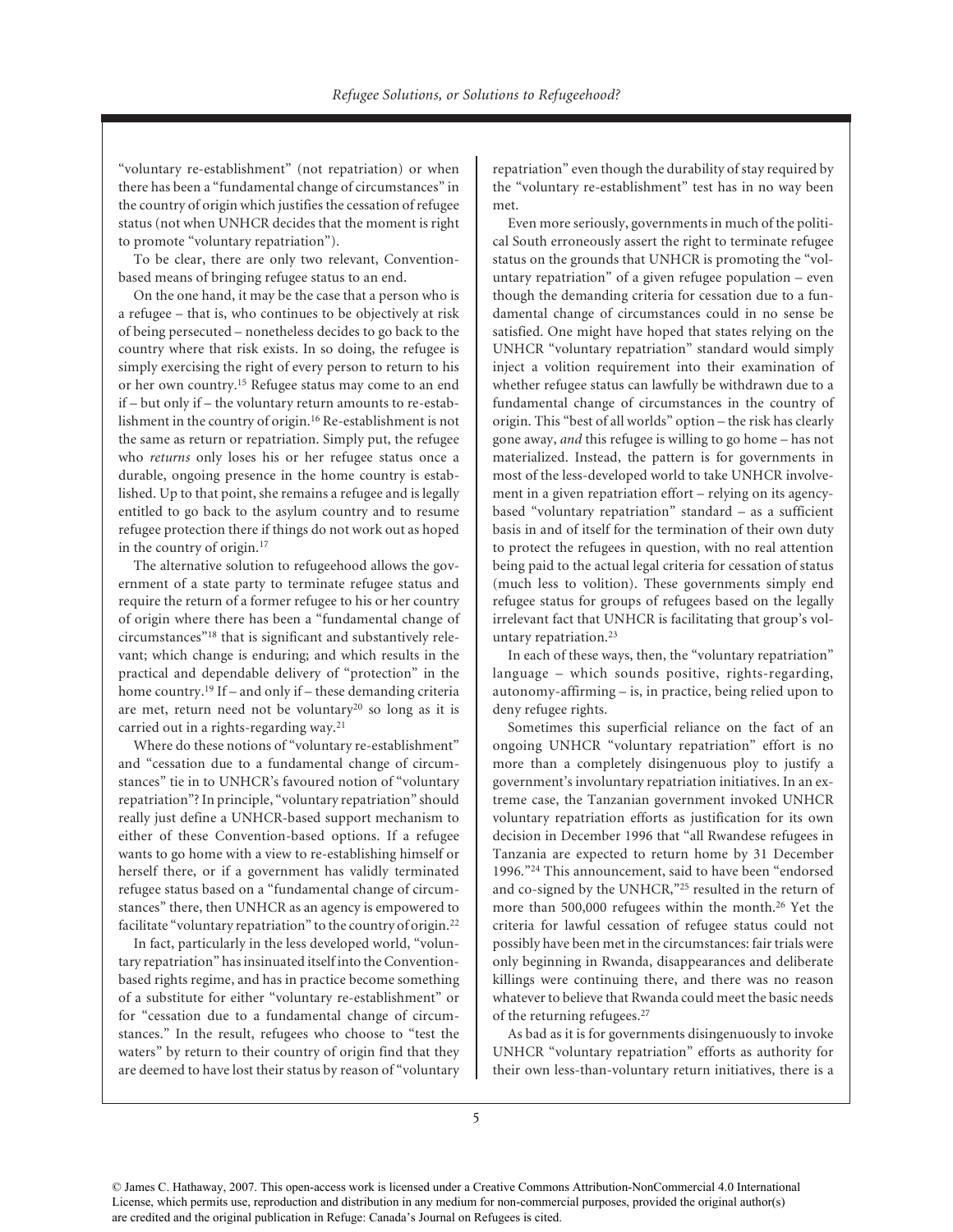second – and in my view more pernicious – dimension to the problematic reliance on "voluntary repatriation" standards in lieu of true Convention cessation criteria. As the "supporting role" played by UNHCR in the unlawful repatriation of Rwandans from Tanzania suggests, the risks which flow from reliance on the "voluntary repatriation" paradigm may not be simply the consequence of host state manipulation. Reliance on the "voluntary repatriation" alternative to the real, Convention-based cessation standard is also prevalent as the result of institutional over-reaching by UNHCR itself.

UNHCR has now taken positions which suggest that governments *should* be guided by its institutional decisions about when to pursue repatriation in deciding when refugees should go home. Indeed, such deference is now said by UNHCR to be part of the "responsibilities of the host country."28 Thus, in 2002 UNHCR announced that it had received "assurances [from] the Tanzanian and Rwandan governments that security in Rwanda *had improved* [emphasis added],"29 and sanctioned the voluntary repatriation of the remaining 20,000 Rwandan refugees living in Tanzania.30 Yet even the spokesperson for a partner agency participating in the ensuing government-orchestrated "voluntary" repatriation conceded that the repatriation actually conducted by Tanzania relied upon an "impetus" in the form of "verbal pressure" $31$  – in particular, a firm yearend deadline for the refugees' departure.<sup>32</sup> In at least some instances, officials implementing the program used brute force to compel even long-term Rwandan residents to leave the country.33

Indeed, against the backdrop of UNHCR calls for repatriation, even host governments firmly committed to protection may on occasion feel under pressure to acquiesce in the agency's repatriation plans. For example, Zambia raised concerns about the risks posed by land mines for Angolan refugees slated for repatriation by UNHCR, but was reportedly lobbied by UNHCR to acquiesce in the return. The agency sought to reassure Zambia that even though many areas were "heavily mined . . . '[w]ith the funding UNHCR has received, we will be expanding our presence in those areas of resettlement to ensure that people are reminded of the threat of land mines. *So the problem is addressed* (emphasis added)."34

The UNHCR's ambition effectively to determine the issue of cessation for state parties – and to do so by reference not to Article  $1(C)(5)$  of the Refugee Convention, but drawing on its agency-based "voluntary repatriation" standard – can be seen even more clearly in the assertion by the then-High Commissioner for Refugees during a visit to Africa in April 2003 that "Rwanda is safe for refugees in Tanzania and Uganda . . . 'In Tanzania, we informed the

refugees that they could return to Rwanda. Some have returned, but many remain,' he said . . . Such people, he said, were '*not refugees anymore*' (emphasis added)."'35

By taking such a legally unfounded, aggressive stance – not only effectively purporting to "determine" the issue of cessation under the Refugee Convention (which is *not* a UNHCR responsibility or prerogative) but to do so based not on the Convention standards, but rather on the basis of his agency's policy predispositions – themselves often rooted in political, economic, or other concerns $36$  – the then-High Commissioner took the distortion of refugee law by reference to agency standards to a new height. The subordination of the real requirements of the Convention – that is, whether there is a fundamental, substantively relevant, enduring, and protection-delivering change of circumstance in the country of origin – to UNHCR's institutional preparedness to approve "voluntary repatriation" – whatever that means, on a given day – is not lawful and has proved extraordinarily dangerous on the ground.

To return to my overarching theme, the distortion of true cessation criteria by states and the UNHCR is important not only for its own sake, but because it stands as a shockingly clear example of how the current fixation with finding "solutions to refugeehood" has in practice trumped the commitment to honouring the rights of refugeees as codified in the Convention. Repatriation – often not really voluntary, often not really safe, often not really warranted by international law – nonetheless delivers a "solution to refugeehood." It thus serves the political and economic interests of host governments anxious to divest themselves of protective responsibilities. The rush to repatriation also serves the interests of the refugee agency itself, which is increasingly prone to trumpet its own value to powerful states not simply by reference to the quality of life it has secured for refugees, but instead by pointing to its success in bringing refugee status to an end.37

Compounding the problem, developed governments, with the active participation of the UNHCR, are presently engaged in efforts systematically to deem refugee status unwarranted in the political North where it can in principle be secured closer to home, *i.e.* in the political South. While refugee law is not necessarily breached by initiatives of this kind, legal standards *are* infringed if return is effected to places where "solutions to refugeehood" are pursued at the expense of refugee rights. And to be candid, one's suspicions in this regard are aroused when the required quality of protection in destination countries is described by reference to amorphous, legally unfounded phrases such as "effective protection" – not "protection," full stop. While the meaning of "protection" in refugee law is fairly clear – including, at a minimum, respect for the Refugee Conven-

<sup>©</sup> James C. Hathaway, 2007. This open-access work is licensed under a Creative Commons Attribution-NonCommercial 4.0 International License, which permits use, reproduction and distribution in any medium for non-commercial purposes, provided the original author(s) are credited and the original publication in Refuge: Canada's Journal on Refugees is cited.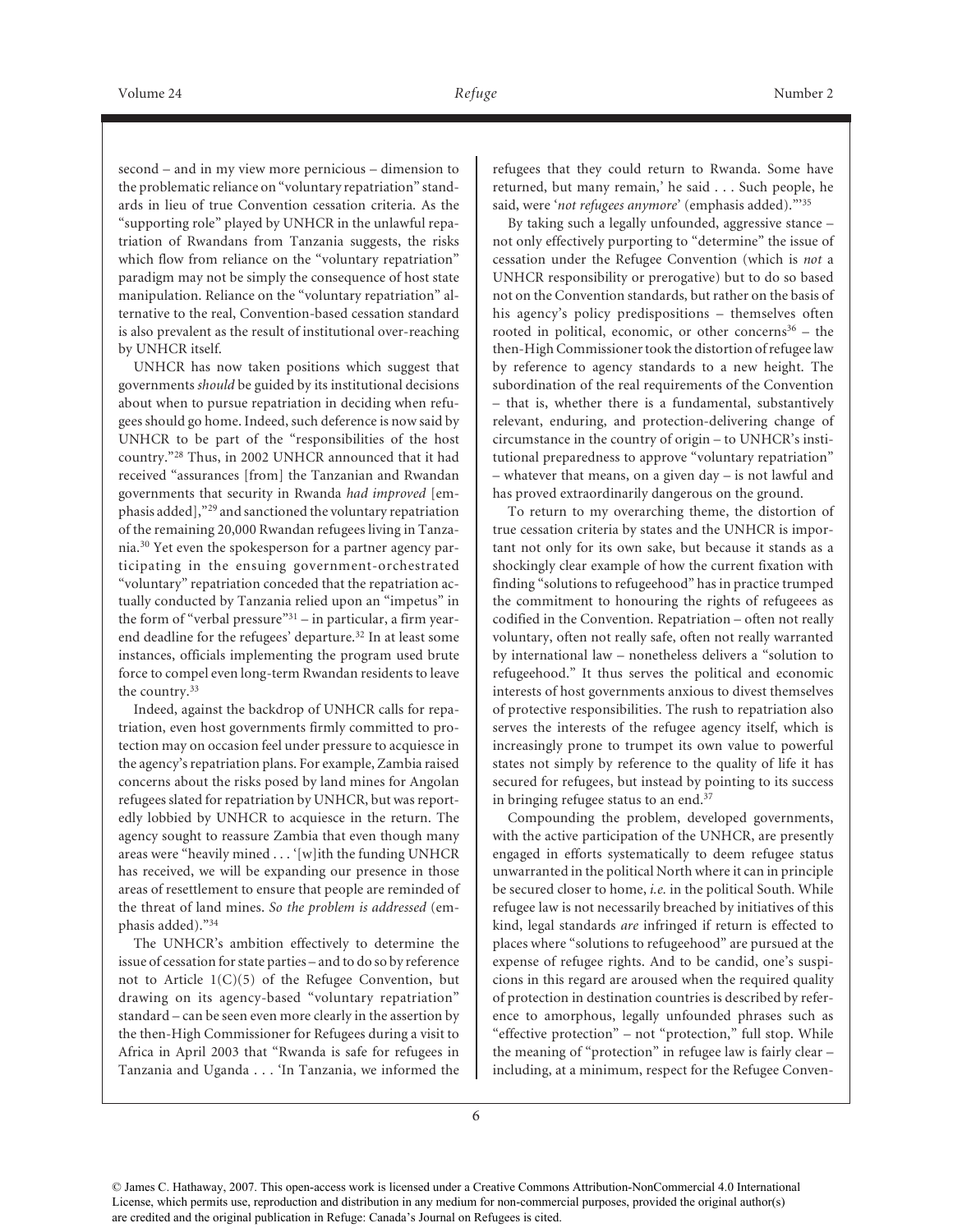tion's definition and rights regime – the consistent official preference for the more fungible "effective protection" label is presumably of some normative significance. In particular, does anyone seriously imagine that "effective protection" would be deemed not to exist in a country which effects repatriation with UNHCR blessing, albeit premature or unwarranted based on the cessation criteria of the Convention itself?

What, then, is the challenge for the refugee advocacy community?

First, refugee advocates today need to learn the Refugee Convention "cold," and to understand its relationship to international human rights law more generally. In an era in which there is no more than selective ability and inclination to combat human rights abuse abroad, and in which traditional human rights law affords few immediate and self-actuating sources of relief, refugee law stands out as the single most effective, relatively autonomous remedy for those who simply cannot safely remain in their own countries. The surrogate protection of human rights required by refugee law is too valuable a tool not to be widely understood, and conscientiously implemented.

Second and related, we must refuse to buy into the propensity of states and the UNHCR to misinterpret the Convention so as to give priority to the search for "solutions to refugeehood" over "refugee solutions." The goal of refugee law is not to pathologize refugeehood and hence singlemindedly to pursue means of "curing" that status. To the contrary, refugee law exists precisely in order to ensure that refugees enjoy true dignity and quality of life for as long as it takes them to decide for themselves how best to cope, to respond, and to rebuild their lives. That prerogative cannot be traded away by governments, by the UNHCR, or by us.

Put simply, refugee rights are not negotiable.

### *Notes*

- 1. F. E. Johns, "The Madness of Migration: Disquiet in the International Law Relating to Refugees" (2004) 27 Int'l J. of L. & Psychiatry 587 at 588.
- 2. *Ibid.*
- 3. *Ibid.*
- 4. "The limitations of... traditional solutions, coupled with the growing scale of the refugee problem and the changing nature of the international political and economic order, have prompted UNHCR to develop a new approach to the question of human displacement. This approach is proactive and preventive, rather than reactive... UNHCR's work is becoming more and more linked with a wide range of UN efforts, from political negotiations, economic and social development, to the defence of human rights and environmental protection." S. Ogata, "Foreward" in *The State of the World's Refugees: In Search of Solutions* (Oxford: Oxford University Press, 1995) at

8–9. There is, however, reason for some optimism that the new High Commissioner's insistence on a rededication of UNHCR to the primacy of protection will reverse this trend, at least in part. The agency's current "Mission Statement," for example, attempts to link efforts to address "refugee problems" and to pursue "solutions" with the advancement of refugee rights.

UNHCR is mandated by the United Nations to lead and coordinate international action for the worldwide protection of refugees and the resolution of refugee problems. UNHCR's primary purpose is to safeguard the rights and well-being of refugees. In its efforts to achieve this objective, UNHCR strives to ensure that everyone can exercise the right to seek asylum and find safe refuge in another state, and to return home voluntarily. By assisting refugees to return to their own country or to settle permanently in another country, UNHCR also seeks lasting solutions to their plight." UNHCR, *UNHCR Global Refugee Report 2005* (2006), online: <http://www. unhcr.org/>.

- 5. UNHCR records more than fifty resolutions of the General Assembly between 1959 and 2000 which call upon states to find "durable solutions" to refugee situations; it provides by way of a "sample text" GA Res. 38/121, para. 8, which "[u]rges all States to support the High Commissioner in his efforts to find durable solutions to refugee problems, primarily through voluntary repatriation, including assistance to returnees, as appropriate, or, wherever appropriate, through integration in countries of asylum or resettlement in third countries." UNHCR, "Durable Solutions," online: <http://www.unhcr.org>. In response to these and similar calls, including the mandate set by the Declaration of States Parties to the 1951 Refugee Convention and/or its 1967 Protocol relating to the Status of Refugees, UN Doc. HCR/MMSP/2001/09, Dec. 13, 2001, incorporated in Executive Committee of the High Commissioner's Program, "Agenda for Protection," UN Doc. EC/52/SC/CRP.9/Rev.1, June 26, 2002, the agency released a "Framework for Durable Solutions for Refugees and Persons of Concern" in May 2003.
- 6. UNHCR Executive Committee Conclusion No. 89, "Conclusion on International Protection" (2000), at Preamble.
- 7. G. Arnaout, "International Protection of Refugees' Rights" (Remarks delivered at the Training Course on International Norms and Standards in the Field of Human Rights, Moscow, 1989) [Arnaout] at 7. Arnaout was at the time the Director of the Division of Law and Doctrine of UNHCR.
- 8. See, for example, *ibid.* at 7: "It is not adequate to consider as a solution to the [refugee] problem . . . mere 'self-sufficiency.' The problem of the refugee has always been seen as de jure or de facto statelessness, and the solution to this problem, therefore, must be either the reacquiring of the normal 'community' benefits of the original nationality or the acquisition of a new nationality with all its normal benefits . . . Without a community, the individual is isolated, deprived and vulnerable."
- 9. Comments of M. Barber of the British Refugee Council, "Final Report: Implementation of the OAU/UN Conventions and Domestic Legislation Concerning the Rights and Obligations

<sup>©</sup> James C. Hathaway, 2007. This open-access work is licensed under a Creative Commons Attribution-NonCommercial 4.0 International License, which permits use, reproduction and distribution in any medium for non-commercial purposes, provided the original author(s) are credited and the original publication in Refuge: Canada's Journal on Refugees is cited.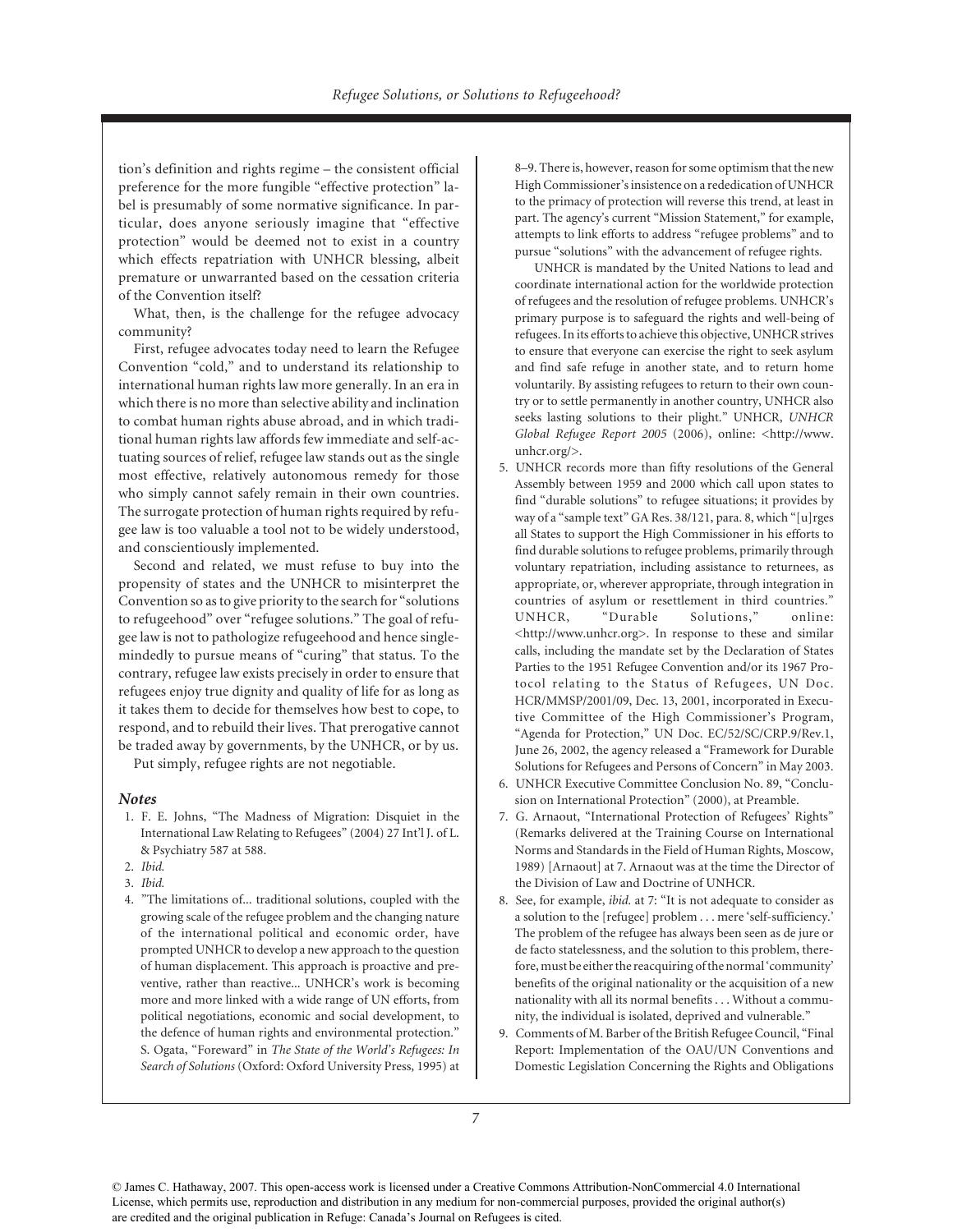of Refugees in Africa, 14–28 September 1986," Refugee Studies Programme, Oxford University (1988), at 34.

- 10. UNHR Executive Committee Conclusion No. 89, "Conclusion on International Protection" (2000), at Preamble.
- 11. See *e.g.* UNHCR Executive Committee Conclusions Nos. 18, "Voluntary Repatriation" (1980); 41, "General Conclusion on International Protection" (1986); 46, "General Conclusion on International Protection" (1987); 55, "General Conclusion on International Protection" (1989); 62, "Note on International Protection" (1990); 68, "General Conclusion on International Protection" (1992); 74, "General Conclusion on International Protection" (1994); 79, "General Conclusion on International Protection" (1996); 81, "General Conclusion on International Protection" (1997); 85, "Conclusion on International Protection" (1998); 87, "General Conclusion on International Protection" (1999); and 89, "Conclusion on International Protection" (2000). The Executive Committee has recently "[r]eaffirm[ed] the voluntary character of refugee repatriation, which involves the individual making a free and informed choice through, inter alia, the availability of complete, accurate and objective information on the situation in the country of origin." UNHCR Executive Committee Conclusion No. 101, "Conclusion on Legal Safety Issues in the Context of Voluntary Repatriation of Refugees" (2004), at Preamble.
- 12. "The High Commissioner shall provide for the protection of refugees falling under the competence of his Office by . . . [a]ssisting governmental and private efforts to promote voluntary repatriation [emphasis added]." UNHCR Statute, at Art. 8(d).
- 13. See *e.g.* UNHCR, "Handbook: Voluntary Repatriation: International Protection" (1996) [UNHCR, "Voluntary Repatriation Handbook].
- 14. See M. Barutciski, "Involuntary Repatriation when Refugee Protection Is No Longer Necessary: Moving Forward after the 48th Session of the Executive Committee," (1998) 10(1/2) Int'l J. Refugee L. 236 [Barutciski] at 249: "[T]he concept of voluntary repatriation is incoherent if taken as a legally binding standard. Its value appears in terms of recommending that a State take into account the individual's desire to return home. Although this is undoubtedly a reasonable recommendation, it cannot be a coherent legally binding standard according to international principles of refugee protection."
- 15. "No one shall be arbitrarily deprived of the right to enter his own country." *International Covenant on Civil and Political Rights*, 19 December 1966, 999 U.N.T.S. 171, Can. T.S. 1976 No. 47 (entered into force 23 March 1976), at art. 12(4).
- 16. "The Convention shall cease to apply to any person falling under the terms of section A if . . . [h]e has voluntarily re-established himself in the country which he left or outside [of] which he remained owing to fear of persecution." *Convention relating to the Status of Refugees*, 28 July 1951, 189 U.N.T.S. 150, Can. T.S. 1969/6 (entered into force 22 April 1954) [*Refugee Convention*], at art. 1(C)(4).
- 17. See generally J.C. Hathaway, *The Rights of Refugees under International Law* (Cambridge: Cambridge University Press, 2005) [Hathaway] at c. 7.2.
- 18. Refugee status is lost once the refugee can no longer claim surrogate international protection "because the circumstances in connection with which he has been recognized as a refugee have ceased to exist." *Refugee Convention*, *supra* note 16 at art. 1(C)(5–6). "We should not lose sight of the fact that international law concerns the imposition of obligations on States. It may be in the individual's best interest actually to remain in the host country and continue his or her life in exile, but is the State obliged to provide refuge if conditions in the country of origin have become safe within a reasonable time period? Clearly, States never agreed to such legal obligations." Barutciski, *supra* note 14 at 245.
- 19. See Hathaway, *supra* note 17 at 922–928.
- 20. The situation is somewhat more ambiguous for state parties to the *Convention governing the Specific Aspects of Refugee Problems in Africa*, 10 September 1969, 10011 U.N.T.S. 14691 (entered into force 20 June 1974) [*OAU Refugee Convention*]. While art.  $I(4)(e)$  of this treaty is largely comparable to the right of cessation due to a fundamental change of circumstances found in the *Refugee Convention*, art. V(1) of the *OAU Refugee Convention* expressly provides that "[t]he essentially voluntary character of repatriation shall be respected *in all cases* and no refugee shall be repatriated against his will [emphasis added]." The *OAU Refugee Convention* does not make clear how this provision is to be related to the cessation clauses. On the one hand, the reference to the duty to respect the voluntary character of repatriation "in all cases" could be read to limit the right of states to repatriate even a person who is no longer a refugee by virtue of cessation of status. On the other hand, the final clause more clearly stipulates that the requirement of voluntarism may in fact be invoked only by a person who is a "refugee," thereby excluding a (former) refugee whose status has validly ceased. If read to apply only to (present) refugees, then the OAU provision can not only be reconciled to its own cessation clauses, but also applied in consonance with art. 1(C)(4) of the*Refugee Convention*, which does require voluntary re-establishment by a person otherwise entitled to refugee status before the duty to protect him or her comes to an end. See Hathaway, *supra* note at c. 7.2.
- 21. The limitations on lawful repatriation set by international human rights law are discussed in Hathaway, *ibid.* at 944–952.
- 22. "The High Commissioner shall provide for the protection of refugees falling under the competence of his Office by . . . [a]ssisting governmental and private efforts to promote voluntary repatriation." UNHCR Statute at art. 8(c). Beyond this authority, UNHCR may engage in other repatriation activities only with the authorization of the General Assembly of the United Nations: UNHCR Statute, at art. 9. The Executive Committee of UNHCR has recently gone beyond this constraint in a modest way, calling upon the agency to "tak[e] clear public positions on the acceptability of return of persons found not to be in need of international protection": UNHCR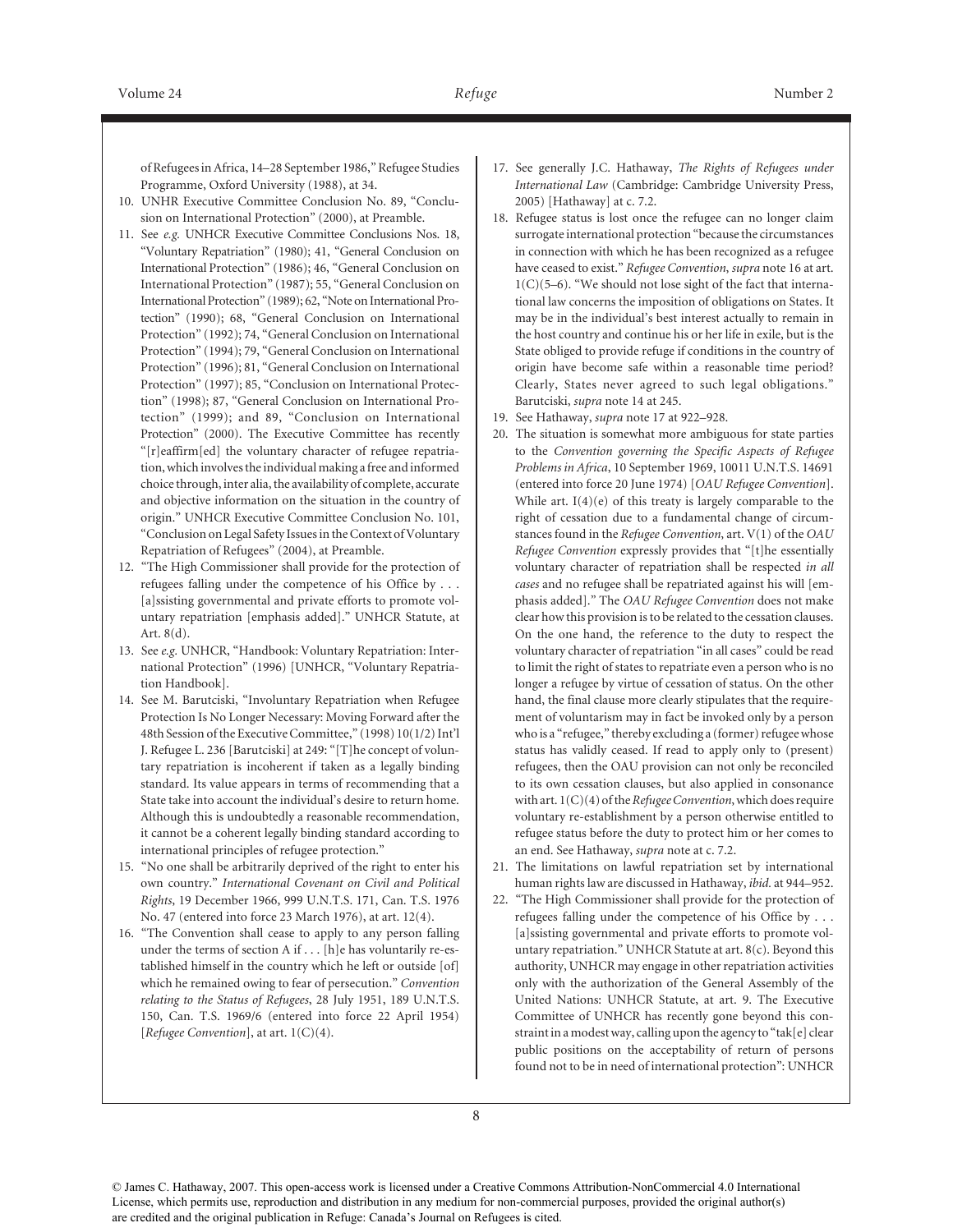Executive Committee Conclusion No. 96, "Conclusion on the Return of Persons Found Not to be in Need of International Protection" (2003), at para. (j)(ii). The reference to persons not in need of international protection refers, however, only to persons not initially entitled to recognition of Convention refugee status, rather than also to persons whose refugee status has ceased.

- 23. "UNHCR has organized itself to facilitate repatriation . . . As evidenced by its healthy and thoroughgoing debate over how far it could venture toward repatriation without violating refugee rights, UNHCR was no mere plaything in the hands of states, but rather had the capacity for reasoned reflection and exhibited some relative autonomy . . . But soon there developed a repatriation culture that left refugees at greater risk . . . [A] repatriation culture means that UNHCR is oriented around concepts, symbols, and discourse that elevates the desirability of repatriation, coats it in ethical luster, and makes it more likely that repatriation will occur under more permissive conditions." M. Barnett, "UNHCR and Involuntary Repatriation: Environmental Developments, the Repatriation Culture, and the Rohingya Refugees" (Paper presented at the 41st Annual Convention of the International Studies Association, Los Angeles, 14–18 March 2000), online: <http://www.ciaonet.org/isa>.
- 24. Amnesty International, "Great Lakes Region: Still in Need of Protection: Repatriation, *Refoulement* and the Safety of Refugees and the Internally Displaced," Doc. No. AFR/02/07/97 (1997) [Amnesty International] at 2.
- 25. "On December 5, 1996 . . . UNHCR distributed information sheets to refugees about the repatriation exercise, including the immediate suspension of economic and agricultural activities in the camps . . . During the repatriation exercise, UNHCR provided both financial and logistical assistance to the Tanzanian government." B. Whitaker, "Changing Priorities in Refugee Protection: The Rwandan Repatriation from Tanzania" (Working Paper No. 53, New Issues in Refugee Research, UNHCR, February 2002) at 1–2. UNHCR pronounced itself satisfied that the returns were in fact voluntary despite solid evidence to the contrary. See Amnesty International, *supra* note 24 at 2; US Committee for Refugees,*World Refugee Survey 1997* (1997) at 99–100.
- 26. "Initially tens of thousands of refugees fled the [Tanzanian] camps and attempted to move further into Tanzania, in the hope of reaching neighbouring countries. The Tanzanian security forces intercepted the fleeing refugees and 'redirected' them towards the Rwandese border . . . Reports now indicate that some refugees who refuse to go back are being arrested and held in a detention camp . . . Other refugees who wished to remain were undoubtedly forced back in the rush." Amnesty International,*supra* note 24 at 2. Importantly, it was only after the returns occurred that UNHCR "expressed hope that Tanzania [would] institute a screening procedure to evaluate the claims of individuals too fearful to return;" *ibid.*
- 27. *Ibid. at 5–6*.
- 28. UNHCR, "Voluntary Repatriation Handbook," *supra* note 13 at 12. Specifically, UNHCR asserts that "[t]he country of asylum should respect the leading role of UNHCR in promoting, facilitating and coordinating voluntary repatriation;" *ibid.*
- 29. It is noteworthy that at this time, the training of judges who would preside over the trial of persons accused of all but the highest category of genocide crimes had only been commenced. It was therefore not surprising that Rwandan refugees continued to express grave reservations about the practical efficacy of commitments to protect them from retaliation. "Focus on Rwanda Refugees in Tanzania," UN Integrated Regional Information Networks, 9 May 2002.
- 30. "Rwandan Refugees to Be Out by December 31," *East African* (14 October 2002).
- 31. "Thousands more refugees seek repatriation," UN Integrated Regional Information Networks, 9 January 2002, quoting Mark Wigley, deputy director of Norwegian People's Aid. In the context of a subsequent effort by Tanzania to repatriate refugees to Burundi, a consortium of US-based non-governmental organizations called upon the Tanzanian government to "cease placing political and psychological pressure" on the refugees to return. "NGOs Concerned over Voluntary Repatriation of Refugees," UN Integrated Regional Information Networks, 15 May 2002.
- 32. "In late September 2002, UNHCR and the governments of Tanzania and Rwanda convened a tripartite meeting in Geneva . . . to discuss durable solutions for refugees living in Tanzania. The officials . . . found that, inter alia, '[p]ressure exerted by the governments of Tanzania and Rwanda on Rwandan refugees living in Tanzania and on UNHCR officials in Tanzania and Rwanda played a significant role in unnecessarily hurrying the voluntary repatriation program.'" J. Frushone, "Repatriation of Rwandan Refugees Living in Tanzania," US Committee for Refugees, 10 January 2003. Indeed, "[n]ewspapers in Eastern Africa have reported that Tanzania will forcibly send 2,000 Rwandan refugees living in the camps in western Tanzania back to Rwanda. The 2,000 are those who refused to return home during the recent voluntary repatriation, citing insecurity in their home country as the reason for remaining . . . The feeling in the Tanzanian government is that there is noneed for the refugees to remain because the security situation in Rwanda is now stable. Earlier this month, Tanzania's Home Affairs Minister, Mr. Omar Ramadhan Mapuri, warned that Tanzania might be forced to repatriate all the refugees living in the country if the international community does not intervene in the serious food crisis facing the refugees." (2003) 127 JRS Dispatches (28 February 2003).
- 33. "The President of the National Repatriation Commission . . . [said] that the move by the Tanzanian government had caught more than the evictees by surprise. 'We had not anticipated this. We asked them to stop the process for some time so that we can talk with them and work out the modalities of how it should be done' . . . [Tanzanian ambassador to Rwanda] Mwakalindile admits that the forced repatriation may not have been handled appropriately." "Forced to Go Home: Rwandan Immigrants in

<sup>©</sup> James C. Hathaway, 2007. This open-access work is licensed under a Creative Commons Attribution-NonCommercial 4.0 International License, which permits use, reproduction and distribution in any medium for non-commercial purposes, provided the original author(s) are credited and the original publication in Refuge: Canada's Journal on Refugees is cited.